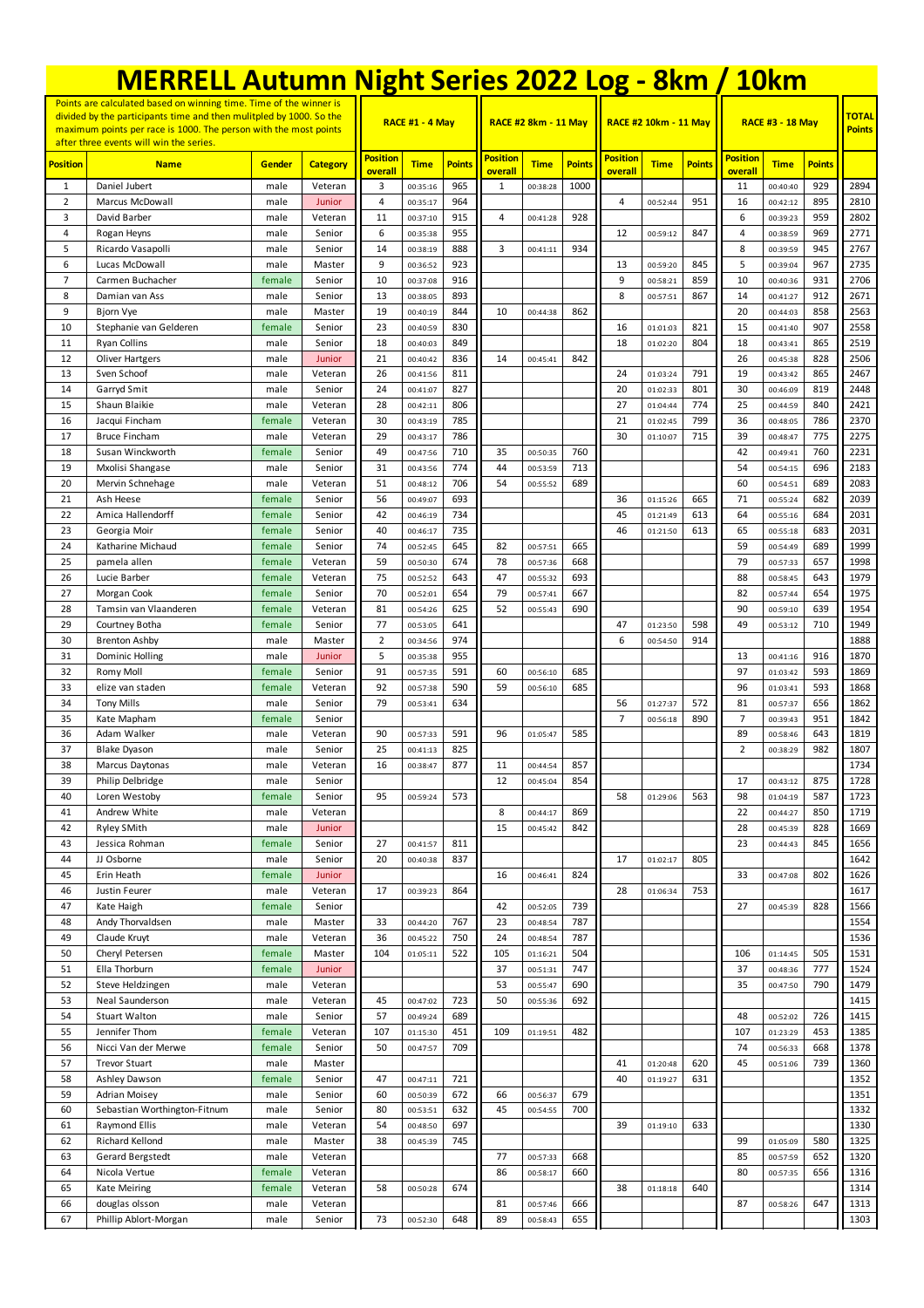|                                                                                                                                           | <b>MERRELL Autumn Night Series 2022 Log - 8km / 10km</b> |                  |                    |                            |                      |                             |                            |             |               |                            |                              |               |                            |               |               |              |
|-------------------------------------------------------------------------------------------------------------------------------------------|----------------------------------------------------------|------------------|--------------------|----------------------------|----------------------|-----------------------------|----------------------------|-------------|---------------|----------------------------|------------------------------|---------------|----------------------------|---------------|---------------|--------------|
| Points are calculated based on winning time. Time of the winner is<br>divided by the participants time and then mulitpled by 1000. So the |                                                          |                  |                    |                            | RACE #1 - 4 May      |                             |                            |             |               |                            | <b>RACE #2 10km - 11 May</b> |               | <b>RACE #3 - 18 May</b>    | <b>TOTAL</b>  |               |              |
| maximum points per race is 1000. The person with the most points<br>after three events will win the series.                               |                                                          |                  |                    |                            |                      | <b>RACE #2 8km - 11 May</b> |                            |             |               |                            |                              |               |                            | <b>Points</b> |               |              |
| <b>Position</b>                                                                                                                           | <b>Name</b>                                              | <b>Gender</b>    | <b>Category</b>    | <b>Position</b><br>overall | <b>Time</b>          | <b>Points</b>               | <b>Position</b><br>overall | <b>Time</b> | <b>Points</b> | <b>Position</b><br>overall | <b>Time</b>                  | <b>Points</b> | <b>Position</b><br>overall | <b>Time</b>   | <b>Points</b> |              |
| 68                                                                                                                                        | Joanna Maughan                                           | female           | Veteran            |                            |                      |                             |                            |             |               | 48                         | 01:24:26                     | 594           | 66                         | 00:55:20      | 683           | 1277         |
| 69<br>70                                                                                                                                  | Maria Richards<br>Christopher Schnehage                  | female<br>male   | Veteran<br>Master  | 82                         | 00:54:32             | 624                         | 91                         | 00:59:38    | 645           | 49                         | 01:24:26                     | 594           | 70                         | 00:55:22      | 682           | 1276<br>1269 |
| 71                                                                                                                                        | Kerry van Niekerk                                        | female           | Senior             | 88                         | 00:56:52             | 598                         | 76                         | 00:57:30    | 669           |                            |                              |               |                            |               |               | 1267         |
| 72                                                                                                                                        | Roxie Varkevisser                                        | female           | Senior             | 87                         | 00:55:58             | 608                         | 88                         | 00:58:23    | 659           |                            |                              |               |                            |               |               | 1267         |
| 73                                                                                                                                        | Alice Womerslev                                          | female           | Senior             | 62                         | 00:50:47             | 670                         |                            |             |               |                            |                              |               | 100                        | 01:05:11      | 580           | 1249         |
| 74                                                                                                                                        | Miekie Treurnicht                                        | female           | Senior             | 89                         | 00:57:32             | 591                         |                            |             |               |                            |                              |               | 83                         | 00:57:51      | 653           | 1244         |
| 75                                                                                                                                        | Marika Smuts (Nel)                                       | female           | Senior             | 72                         | 00:52:06             | 653                         |                            |             |               | 53                         | 01:25:49                     | 584           |                            |               |               | 1237         |
| 76<br>77                                                                                                                                  | <b>Nicolette Furness</b><br>Michelle Walton              | female<br>female | Veteran<br>Veteran | 96<br>98                   | 00:59:33<br>01:01:31 | 571<br>553                  |                            |             |               | 34<br>35                   | 01:15:25<br>01:15:26         | 665<br>665    |                            |               |               | 1236<br>1218 |
| 78                                                                                                                                        | Jacqueline Womersley                                     | female           | Senior             | 86                         | 00:55:31             | 613                         |                            |             |               |                            |                              |               | 101                        | 01:05:15      | 579           | 1192         |
| 79                                                                                                                                        | Georgina van Heerden                                     | female           | Senior             | 103                        | 01:05:03             | 523                         |                            |             |               |                            |                              |               | 72                         | 00:56:32      | 668           | 1191         |
| 80                                                                                                                                        | Sarah Flinn-Campbell                                     | female           | Senior             | 101                        | 01:02:38             | 543                         |                            |             |               | 57                         | 01:28:09                     | 569           |                            |               |               | 1112         |
| 81                                                                                                                                        | <b>Brett Schultz</b>                                     | male             | Master             | 93                         | 00:58:16             | 584                         | 104                        | 01:13:33    | 523           |                            |                              |               |                            |               |               | 1107         |
| 82                                                                                                                                        | Clare Naude-Blackburn                                    | female           | Senior             | 94                         | 00:58:17             | 584                         | 103                        | 01:13:32    | 523           |                            |                              |               |                            |               |               | 1107         |
| 83<br>84                                                                                                                                  | Carmen Ashby<br>Luhan Verwey                             | female<br>male   | Veteran<br>Senior  | 100                        | 01:02:37             | 543                         | 98                         | 01:08:57    | 558           |                            |                              |               | $\mathbf{1}$               | 00:37:47      | 1000          | 1101<br>1000 |
| 85                                                                                                                                        | Michael De Kwaadsteniet                                  | male             | Senior             | $\mathbf{1}$               | 00:34:01             | 1000                        |                            |             |               |                            |                              |               |                            |               |               | 1000         |
| 86                                                                                                                                        | Simon Short                                              | male             | Senior             |                            |                      |                             |                            |             |               | 1                          | 00:50:08                     | 1000          |                            |               |               | 1000         |
| 87                                                                                                                                        | <b>Tristan Baines</b>                                    | male             | Senior             |                            |                      |                             |                            |             |               |                            |                              |               | 3                          | 00:38:45      | 975           | 975          |
| 88                                                                                                                                        | Galder Romo                                              | male             | Veteran            |                            |                      |                             |                            |             |               | $\overline{2}$             | 00:51:44                     | 969           |                            |               |               | 969          |
| 89                                                                                                                                        | Dylan Jacklin                                            | male             | Senior             |                            |                      |                             |                            |             |               | 3                          | 00:52:21                     | 958           |                            |               |               | 958          |
| 90<br>91                                                                                                                                  | Rob Wood                                                 | male             | Senior             |                            |                      |                             | 2                          | 00:40:15    | 956           |                            |                              |               | 9                          |               |               | 956          |
| 92                                                                                                                                        | Megan Skowno<br>Alasdair Glass                           | female<br>male   | Senior<br>Senior   |                            |                      |                             |                            |             |               | 5                          | 00:53:47                     | 932           |                            | 00:40:14      | 939           | 939<br>932   |
| 93                                                                                                                                        | Marina Hand                                              | female           | Senior             | $\overline{7}$             | 00:36:30             | 932                         |                            |             |               |                            |                              |               |                            |               |               | 932          |
| 94                                                                                                                                        | Murray McDonald                                          | male             | Senior             |                            |                      |                             |                            |             |               |                            |                              |               | 12                         | 00:40:47      | 926           | 926          |
| 95                                                                                                                                        | Herman Fourie                                            | male             | Veteran            | 8                          | 00:36:44             | 926                         |                            |             |               |                            |                              |               |                            |               |               | 926          |
| 96                                                                                                                                        | Jason PIENAAR                                            | male             | Veteran            |                            |                      |                             | 5                          | 00:42:01    | 916           |                            |                              |               |                            |               |               | 916          |
| 97<br>98                                                                                                                                  | Dylan Walls                                              | male             | Senior             | 12<br>15                   | 00:38:01             | 895<br>878                  |                            |             |               |                            |                              |               |                            |               |               | 895<br>878   |
| 99                                                                                                                                        | Jerico Shrosbree<br>Chaz Price                           | male<br>male     | Junior<br>Senior   |                            | 00:38:44             |                             | 6                          | 00:44:03    | 873           |                            |                              |               |                            |               |               | 873          |
| 100                                                                                                                                       | Chris Thomson                                            | male             | Veteran            |                            |                      |                             | $\overline{7}$             | 00:44:15    | 869           |                            |                              |               |                            |               |               | 869          |
| 101                                                                                                                                       | Ryan Jackson                                             | male             | Senior             |                            |                      |                             | 9                          | 00:44:22    | 867           |                            |                              |               |                            |               |               | 867          |
| 102                                                                                                                                       | Clyde Rossouw                                            | male             | Master             |                            |                      |                             |                            |             |               |                            |                              |               | 21                         | 00:44:11      | 855           | 855          |
| 103                                                                                                                                       | Erik Hallendorff                                         | male             | Master             |                            |                      |                             |                            |             |               | 10                         | 00:58:50                     | 852           |                            |               |               | 852          |
| 104                                                                                                                                       | Matthew Kettles                                          | male             | Senior             |                            |                      |                             | 13                         | 00:45:22    | 848           |                            |                              |               |                            |               |               | 848          |
| 105<br>106                                                                                                                                | <b>Brinsley Powell</b><br>Mike Wood                      | male<br>male     | Senior<br>Senior   |                            |                      |                             |                            |             |               | 11                         | 00:59:10                     | 847           | 24                         | 00:44:45      | 844           | 847<br>844   |
| 107                                                                                                                                       | Chase Hyde                                               | male             | Senior             |                            |                      |                             |                            |             |               | 14                         | 00:59:31                     | 842           |                            |               |               | 842          |
| 108                                                                                                                                       | Ryan De beer                                             | male             | Junior             | 22                         | 00:40:59             | 830                         |                            |             |               |                            |                              |               |                            |               |               | 830          |
| 109                                                                                                                                       | Dylan Jones                                              | male             | Senior             |                            |                      |                             |                            |             |               | 15                         | 01:00:36                     | 827           |                            |               |               | 827          |
| 110                                                                                                                                       | Rohan Rossouw                                            | male             | Junior             |                            |                      |                             |                            |             |               |                            |                              |               | 29                         | 00:45:49      | 825           | 825          |
| 111                                                                                                                                       | Quinton Frieslich                                        | male             | Veteran            |                            |                      |                             |                            |             |               |                            |                              |               | 31                         | 00:46:31      | 812           | 812          |
| 112<br>113                                                                                                                                | Micheal Harrison<br>Oliver Henderson                     | male<br>male     | Senior<br>Senior   |                            |                      |                             | 17                         | 00:47:27    | 811           |                            |                              |               | 32                         | 00:46:58      | 804           | 811<br>804   |
| 114                                                                                                                                       | Brett de Villiers                                        | male             | Senior             |                            |                      |                             |                            |             |               | 19                         | 01:02:28                     | 803           |                            |               |               | 803          |
| 115                                                                                                                                       | Wisahl Ganief                                            | female           | Veteran            |                            |                      |                             |                            |             |               |                            |                              |               | 34                         | 00:47:12      | 800           | 800          |
| 116                                                                                                                                       | Craig Le Roux                                            | male             | Senior             |                            |                      |                             | 18                         | 00:48:08    | 799           |                            |                              |               |                            |               |               | 799          |
| 117                                                                                                                                       | Christian Els                                            | male             | Veteran            |                            |                      |                             | 19                         | 00:48:09    | 799           |                            |                              |               |                            |               |               | 799          |
| 118                                                                                                                                       | Mia English                                              | female           | Junior             |                            |                      |                             |                            |             |               | 22                         | 01:02:47                     | 799           |                            |               |               | 799          |
| 119<br>120                                                                                                                                | <b>Grant Clark</b><br>Darrin Cardoso                     | male<br>male     | Veteran<br>Senior  |                            |                      |                             | 20                         | 00:48:30    | 793           | 23                         | 01:03:18                     | 792           |                            |               |               | 793<br>792   |
| 121                                                                                                                                       | Thomas kantor                                            | male             | Junior             |                            |                      |                             | 21                         | 00:48:47    | 789           |                            |                              |               |                            |               |               | 789          |
| 122                                                                                                                                       | Marquin Brown                                            | male             | Senior             |                            |                      |                             | 22                         | 00:48:48    | 788           |                            |                              |               |                            |               |               | 788          |
| 123                                                                                                                                       | Darren Erasmus                                           | male             | Senior             |                            |                      |                             | 25                         | 00:49:07    | 783           |                            |                              |               |                            |               |               | 783          |
| 124                                                                                                                                       | Shaun Wakelin                                            | male             | Senior             |                            |                      |                             | 26                         | 00:49:08    | 783           |                            |                              |               |                            |               |               | 783          |
| 125                                                                                                                                       | Rowen van Eeden                                          | male             | Senior             |                            |                      |                             |                            |             |               | 25                         | 01:04:26                     | 778           |                            |               |               | 778          |
| 126                                                                                                                                       | JEREMY CROWDER                                           | male             | Veteran            |                            |                      |                             | 27                         |             |               | 26                         | 01:04:34                     | 776           |                            |               |               | 776          |
| 127<br>128                                                                                                                                | REECE MAHARAGE<br>Alex Cloete-Hopkins                    | male<br>male     | Senior<br>Master   |                            |                      |                             |                            | 00:49:34    | 776           |                            |                              |               | 38                         | 00:48:42      | 776           | 776<br>776   |
| 129                                                                                                                                       | Iain Purchase                                            | male             | Master             |                            |                      |                             | 28                         | 00:49:41    | 774           |                            |                              |               |                            |               |               | 774          |
| 130                                                                                                                                       | Fiona Birch                                              | female           | Master             |                            |                      |                             | 29                         | 00:49:45    | 773           |                            |                              |               |                            |               |               | 773          |
| 131                                                                                                                                       | Nicholas Kohne                                           | male             | Veteran            | 32                         | 00:44:04             | 772                         |                            |             |               |                            |                              |               |                            |               |               | 772          |
| 132                                                                                                                                       | Carol-Anne Smuts                                         | female           | Veteran            |                            |                      |                             | 30                         | 00:49:50    | 772           |                            |                              |               |                            |               |               | 772          |
| 133                                                                                                                                       | Andrew Snowden                                           | male             | Senior             |                            |                      |                             | 31                         | 00:50:00    | 769           |                            |                              |               |                            |               |               | 769          |
| 134                                                                                                                                       | Craig Mockford                                           | male             | Master             |                            |                      |                             |                            |             |               |                            |                              |               | 40                         | 00:49:28      | 764           | 764          |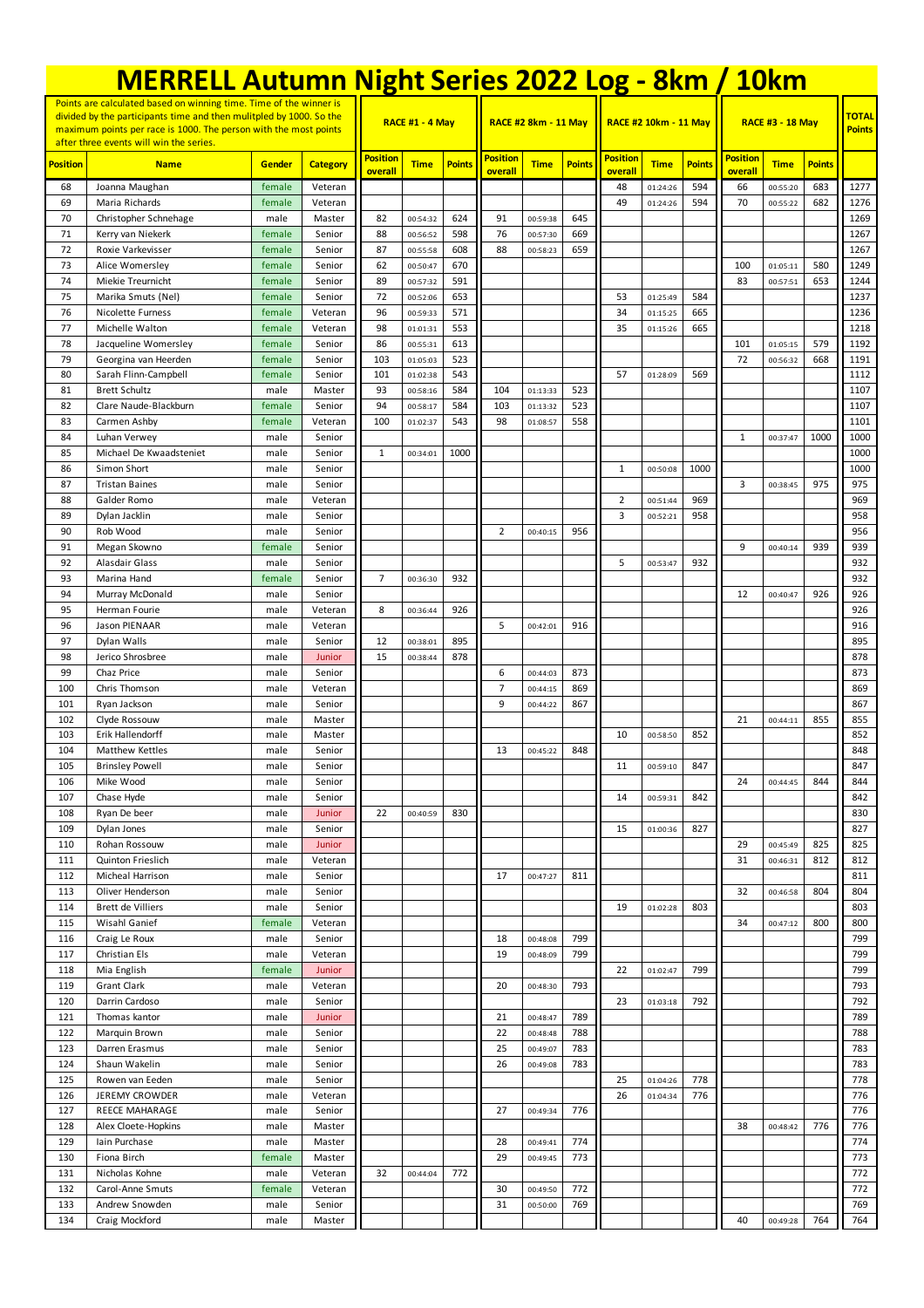|                                                                                                                                           | <b>MERRELL Autumn Night Series 2022 Log - 8km / 10km</b> |                  |                    |                        |                      |               |                 |                             |               |                 |                       |               |                         |             |               |            |
|-------------------------------------------------------------------------------------------------------------------------------------------|----------------------------------------------------------|------------------|--------------------|------------------------|----------------------|---------------|-----------------|-----------------------------|---------------|-----------------|-----------------------|---------------|-------------------------|-------------|---------------|------------|
| Points are calculated based on winning time. Time of the winner is<br>divided by the participants time and then mulitpled by 1000. So the |                                                          |                  |                    |                        |                      |               |                 |                             |               |                 |                       |               | <b>TOTAL</b>            |             |               |            |
| maximum points per race is 1000. The person with the most points<br>after three events will win the series.                               |                                                          |                  |                    | <b>RACE #1 - 4 May</b> |                      |               |                 | <b>RACE #2 8km - 11 May</b> |               |                 | RACE #2 10km - 11 May |               | <b>RACE #3 - 18 May</b> |             | <b>Points</b> |            |
| <b>Position</b>                                                                                                                           | <b>Name</b>                                              | <b>Gender</b>    | <b>Category</b>    | <b>Position</b>        | <b>Time</b>          | <b>Points</b> | <b>Position</b> | <b>Time</b>                 | <b>Points</b> | <b>Position</b> | <b>Time</b>           | <b>Points</b> | <b>Position</b>         | <b>Time</b> | <b>Points</b> |            |
| 135                                                                                                                                       | Gary Reilly                                              | male             | Veteran            | overall                |                      |               | overall<br>32   | 00:50:23                    | 763           | overall         |                       |               | overall                 |             |               | 763        |
| 136                                                                                                                                       | Murray Gardiner                                          | male             | Veteran            |                        |                      |               | 34              | 00:50:28                    | 762           |                 |                       |               |                         |             |               | 762        |
| 137                                                                                                                                       | Paul Durrant                                             | male             | Veteran            |                        |                      |               | 33              | 00:50:28                    | 762           |                 |                       |               |                         |             |               | 762        |
| 138<br>139                                                                                                                                | Darren (Black Diamond) Erasmus<br><b>Brian Lustig</b>    | male<br>male     | Senior<br>Master   | 34                     | 00:44:45             | 760           |                 |                             |               |                 |                       |               | 41                      | 00:49:40    | 761           | 761<br>760 |
| 140                                                                                                                                       | Alex Frey                                                | male             | Senior             |                        |                      |               |                 |                             |               |                 |                       |               | 43                      | 00:50:07    | 754           | 754        |
| 141                                                                                                                                       | Vishal Rama                                              | male             | Senior             |                        |                      |               |                 |                             |               |                 |                       |               | 44                      | 00:50:08    | 754           | 754        |
| 142                                                                                                                                       | Ashley Holling                                           | male             | Veteran            | 35                     | 00:45:13             | 752           |                 |                             |               |                 |                       |               |                         |             |               | 752        |
| 143<br>144                                                                                                                                | Theresa Roos<br>Sean Smuts                               | female           | Veteran<br>Veteran | 37                     | 00:45:27             | 748           | 36              |                             | 747           |                 |                       |               |                         |             |               | 748<br>747 |
| 145                                                                                                                                       | Michael Massingham                                       | male<br>male     | Veteran            |                        |                      |               | 38              | 00:51:30<br>00:51:32        | 746           |                 |                       |               |                         |             |               | 746        |
| 146                                                                                                                                       | Lauren Fuller                                            | female           | Senior             |                        |                      |               | 39              | 00:51:57                    | 740           |                 |                       |               |                         |             |               | 740        |
| 147                                                                                                                                       | Carla Pool                                               | female           | Senior             |                        |                      |               | 40              | 00:52:00                    | 740           |                 |                       |               |                         |             |               | 740        |
| 148                                                                                                                                       | Amy Farish                                               | female           | Senior             |                        |                      |               | 41              | 00:52:01                    | 740           |                 |                       |               |                         |             |               | 740        |
| 149<br>150                                                                                                                                | Jason Gaskell<br><b>Travis Pears</b>                     | male<br>male     | Senior<br>Senior   | 39<br>41               | 00:46:14<br>00:46:17 | 736<br>735    |                 |                             |               |                 |                       |               |                         |             |               | 736<br>735 |
| 151                                                                                                                                       | Brandon Hampson                                          | male             | Senior             |                        |                      |               |                 |                             |               |                 |                       |               | 46                      | 00:51:31    | 733           | 733        |
| 152                                                                                                                                       | Matt Watson                                              | male             | Senior             |                        |                      |               |                 |                             |               |                 |                       |               | 47                      | 00:51:46    | 730           | 730        |
| 153                                                                                                                                       | Roelof van Tonder                                        | male             | Senior             |                        |                      |               | 43              | 00:52:45                    | 729           |                 |                       |               |                         |             |               | 729        |
| 154                                                                                                                                       | Andre-Ross Louw                                          | male             | Senior             | 43                     | 00:46:43             | 728           |                 |                             |               |                 |                       |               |                         |             |               | 728        |
| 155<br>156                                                                                                                                | Ruxandra Huh<br>Stephen Cowley                           | female<br>male   | Senior<br>Senior   | 44<br>46               | 00:46:46<br>00:47:03 | 727<br>723    |                 |                             |               |                 |                       |               |                         |             |               | 727<br>723 |
| 157                                                                                                                                       | Daniel Schonlau                                          | male             | Veteran            |                        |                      |               |                 |                             |               | 29              | 01:09:47              | 718           |                         |             |               | 718        |
| 158                                                                                                                                       | Niklas von Maltzahn                                      | male             | Senior             |                        |                      |               |                 |                             |               | 31              | 01:10:10              | 714           |                         |             |               | 714        |
| 159                                                                                                                                       | Kiana Isaacs                                             | female           | Junior             | 48                     | 00:47:49             | 711           |                 |                             |               |                 |                       |               |                         |             |               | 711        |
| 160                                                                                                                                       | Daniel Kellond                                           | male             | Junior             |                        |                      |               |                 |                             |               |                 |                       |               | 50                      | 00:53:23    | 708           | 708        |
| 161                                                                                                                                       | Jonathan Dugas                                           | male             | Veteran            | 52<br>53               | 00:48:21             | 704<br>704    |                 |                             |               |                 |                       |               |                         |             |               | 704<br>704 |
| 162<br>163                                                                                                                                | Lara Dugas<br><b>Alistair Davis</b>                      | female<br>male   | Veteran<br>Veteran |                        | 00:48:21             |               |                 |                             |               |                 |                       |               | 51                      | 00:54:05    | 699           | 699        |
| 164                                                                                                                                       | Paul Marais                                              | male             | Veteran            |                        |                      |               | 46              | 00:55:04                    | 699           |                 |                       |               |                         |             |               | 699        |
| 165                                                                                                                                       | Joshua Brown                                             | male             | Senior             |                        |                      |               |                 |                             |               |                 |                       |               | 52                      | 00:54:09    | 698           | 698        |
| 166                                                                                                                                       | Denis Post                                               | male             | Senior             |                        |                      |               |                 |                             |               |                 |                       |               | 53                      | 00:54:12    | 697           | 697        |
| 167                                                                                                                                       | Hulisani Matodzi                                         | male             | Senior             |                        |                      |               |                 |                             |               |                 |                       |               | 55                      | 00:54:15    | 696           | 696        |
| 168<br>169                                                                                                                                | lan Kruger<br>Dale Hunt                                  | male<br>male     | Senior<br>Senior   | 55                     | 00:48:59             | 694           |                 |                             |               |                 |                       |               | 56                      | 00:54:18    | 696           | 696<br>694 |
| 170                                                                                                                                       | Paul Broxis                                              | male             | Veteran            |                        |                      |               |                 |                             |               |                 |                       |               | 57                      | 00:54:31    | 693           | 693        |
| 171                                                                                                                                       | Jody Aufrichtig                                          | male             | Veteran            |                        |                      |               |                 |                             |               |                 |                       |               | 58                      | 00:54:32    | 693           | 693        |
| 172                                                                                                                                       | Samantha Els                                             | female           | Veteran            |                        |                      |               | 48              | 00:55:35                    | 692           |                 |                       |               |                         |             |               | 692        |
| 173                                                                                                                                       | Sebastian Wegner                                         | male             | Senior             |                        |                      |               | 49              | 00:55:35                    | 692           |                 |                       |               |                         |             |               | 692        |
| 174<br>175                                                                                                                                | Craig Harris<br>Christian Helmbold                       | male<br>male     | Veteran<br>Senior  |                        |                      |               | 51              | 00:55:41                    | 691           |                 |                       |               | 61                      | 00:54:52    | 689           | 691<br>689 |
| 176                                                                                                                                       | Kevin Lenett                                             | male             | Master             |                        |                      |               |                 |                             |               |                 |                       |               | 62                      | 00:54:54    | 688           | 688        |
| 177                                                                                                                                       | Max Chin                                                 | male             | Senior             |                        |                      |               |                 |                             |               |                 |                       |               | 63                      | 00:54:56    | 688           | 688        |
| 178                                                                                                                                       | Alan Schermbrucker                                       | male             | Veteran            |                        |                      |               | 55              | 00:55:58                    | 687           |                 |                       |               |                         |             |               | 687        |
| 179                                                                                                                                       | Lisa Schermbrucker                                       | female           | Veteran            |                        |                      |               | 56              | 00:55:59                    | 687           |                 |                       |               |                         |             |               | 687        |
| 180<br>181                                                                                                                                | JULIEN PERREARD<br>Adam Spagnoletti                      | male<br>male     | Senior<br>Veteran  |                        |                      |               | 57              | 00:56:08                    | 685           | 32              | 01:13:02              | 686           |                         |             |               | 686<br>685 |
| 182                                                                                                                                       | Andre Hoekstra                                           | male             | Master             |                        |                      |               | 58              | 00:56:08                    | 685           |                 |                       |               |                         |             |               | 685        |
| 183                                                                                                                                       | Valeria Fragoso de Almeida                               | female           | Veteran            |                        |                      |               |                 |                             |               |                 |                       |               | 67                      | 00:55:20    | 683           | 683        |
| 184                                                                                                                                       | Heide Hart                                               | female           | Veteran            |                        |                      |               | 61              | 00:56:21                    | 683           |                 |                       |               |                         |             |               | 683        |
| 185                                                                                                                                       | Paul Newman                                              | male             | Master             |                        |                      |               |                 |                             |               |                 |                       |               | 68                      | 00:55:21    | 683           | 683        |
| 186<br>187                                                                                                                                | Abdullah Bhawoodien<br>Ane Dippenaar                     | male<br>female   | Veteran<br>Senior  |                        |                      |               | 62              | 00:56:30                    | 681           |                 |                       |               | 69                      | 00:55:22    | 682           | 682<br>681 |
| 188                                                                                                                                       | Elene Goosen                                             | female           | Senior             |                        |                      |               | 63              | 00:56:31                    | 681           |                 |                       |               |                         |             |               | 681        |
| 189                                                                                                                                       | Nini Conradie                                            | female           | Senior             |                        |                      |               | 64              | 00:56:32                    | 680           |                 |                       |               |                         |             |               | 680        |
| 190                                                                                                                                       | Ryan Gould                                               | male             | Senior             |                        |                      |               | 65              | 00:56:32                    | 680           |                 |                       |               |                         |             |               | 680        |
| 191                                                                                                                                       | Kim Hinrichs                                             | male             | Senior             |                        |                      |               | 67              | 00:57:00                    | 675           |                 |                       |               |                         |             |               | 675        |
| 192                                                                                                                                       | Stephen du Plessis                                       | male             | Senior             |                        |                      |               | 68              | 00:57:01                    | 675           |                 |                       |               |                         |             |               | 675        |
| 193<br>194                                                                                                                                | Alison du Plessis<br>Lorien Pask                         | female<br>female | Senior<br>Master   |                        |                      |               | 69<br>70        | 00:57:02<br>00:57:04        | 674<br>674    |                 |                       |               |                         |             |               | 674<br>674 |
| 195                                                                                                                                       | Nadia van der Merwe                                      | female           | Senior             |                        |                      |               | 71              | 00:57:05                    | 674           |                 |                       |               |                         |             |               | 674        |
| 196                                                                                                                                       | <b>Elmar Cilliers</b>                                    | male             | Senior             |                        |                      |               | 72              | 00:57:06                    | 674           |                 |                       |               |                         |             |               | 674        |
| 197                                                                                                                                       | Tina Hepburn                                             | female           | Senior             |                        |                      |               | 73              | 00:57:08                    | 673           |                 |                       |               |                         |             |               | 673        |
| 198                                                                                                                                       | <b>Bridgid Thomson</b>                                   | female           | Veteran            |                        |                      |               | 74              | 00:57:09                    | 673           |                 |                       |               |                         |             |               | 673        |
| 199<br>200                                                                                                                                | Samantha Frost<br>Velia Duncan                           | female<br>female | Senior<br>Veteran  | 61                     | 00:50:42             | 671           | 75              | 00:57:27                    | 670           |                 |                       |               |                         |             |               | 671<br>670 |
| 201                                                                                                                                       | Lex Pavlou                                               | male             | Veteran            |                        |                      |               |                 |                             |               |                 |                       |               | 73                      | 00:56:33    | 668           | 668        |
|                                                                                                                                           |                                                          |                  |                    |                        |                      |               |                 |                             |               |                 |                       |               |                         |             |               |            |